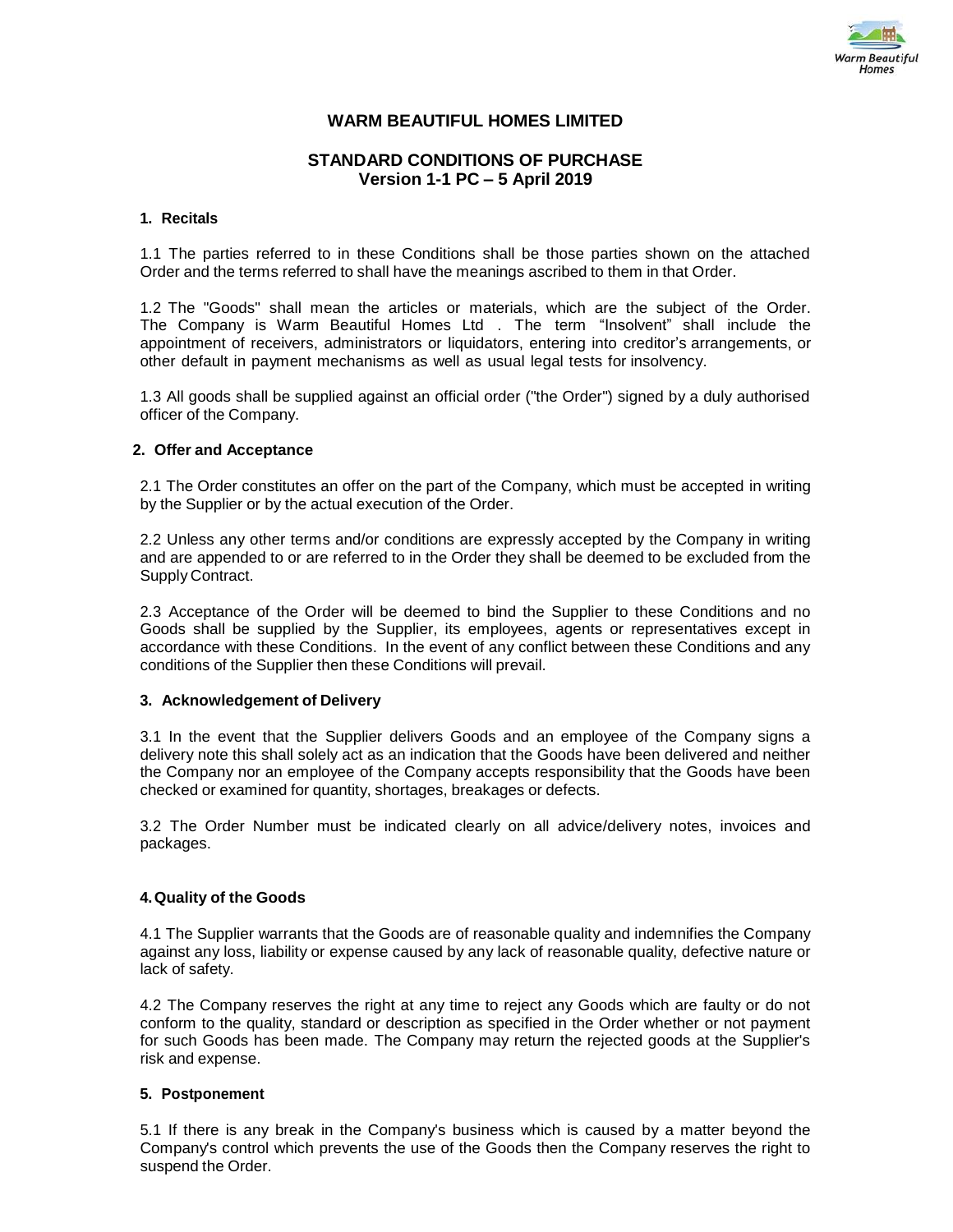

5.2 In the event of postponement the provisions of Clause 10 shall apply.

## **6. Delivery**

6.1 Time shall be of the essence in the performance by the Supplier of its obligations under the Order or the Conditions.

6.2 Where action is required to be undertaken within a specified period of Days after or from a specified date, the period will begin immediately after that date or if not stated from the date of order. Where the period would include a Public Holiday that Day will be excluded.

6.3 The Company shall not accept any charge for pallets, crates, packages, boxes or containers of any description. No cutting charges will be accepted. No small order surcharges will be accepted and no minimum order charges will be accepted.

6.5 Any Goods delivered in excess of the Order shall be the responsibility of the Supplier.

6.6 Delivery includes off-loading the Goods and placing the same in a reasonably accessible position.

## **7. The Supplier's Obligations**

7.1 The Supplier shall supply/deliver the goods fully in accordance with the requirements of the Order

7.2 The Company and the Supplier hereby acknowledge that any such damages, loss and expense are hereby agreed to be within their contemplation as being probable results of any such breach or default by the Supplier and the Supplier shall indemnify the Company against any and all results of any such breach or default.

7.3 If the Goods are not delivered to the Site by or on behalf of the Supplier by the Date for Delivery, the Company may, without having any liability to the Supplier, cancel in whole or in part the Supply Contract and shall be entitled to purchase replacement Goods from an alternative source. Any additional cost incurred as a result of the cancellation of the Supply Contract under this Clause shall be paid by the Supplier to the Company.

### **8. Vesting of Goods and Risk**

8.1 The Supplier warrants that it has full title in the Goods and that it will transfer the same to the Company. The Goods shall become the property of the Company after the Company has accepted it at the Site. Where the Company collects the Goods from the Supplier's premises it shall become the property of the Company after it has been safely loaded onto the Company's vehicle.

8.2 Risk of loss of or damage to the Goods shall not pass from the Supplier to the Company until it has been safely unloaded at the Site by or on behalf of the Supplier or where it is collected by or on behalf of the Company from the Supplier's premises it has been safely loaded onto the Company's vehicle.

### **9.Goods Standards**

9.1 The Goods shall be new, unused and free of any damage unless the Company has otherwise agreed in writing.

9.2 The Company or his nominee shall have access to any premises at any reasonable time before delivery to inspect and test the Goods and shall also have the right to inspect and test the Goods before delivery and acceptance takes place as and when required.

9.3 The Supplier shall give at least 7 Days' notice to the Company of its intention to carry out such inspection or test and the Company or its nominee shall be entitled to attend.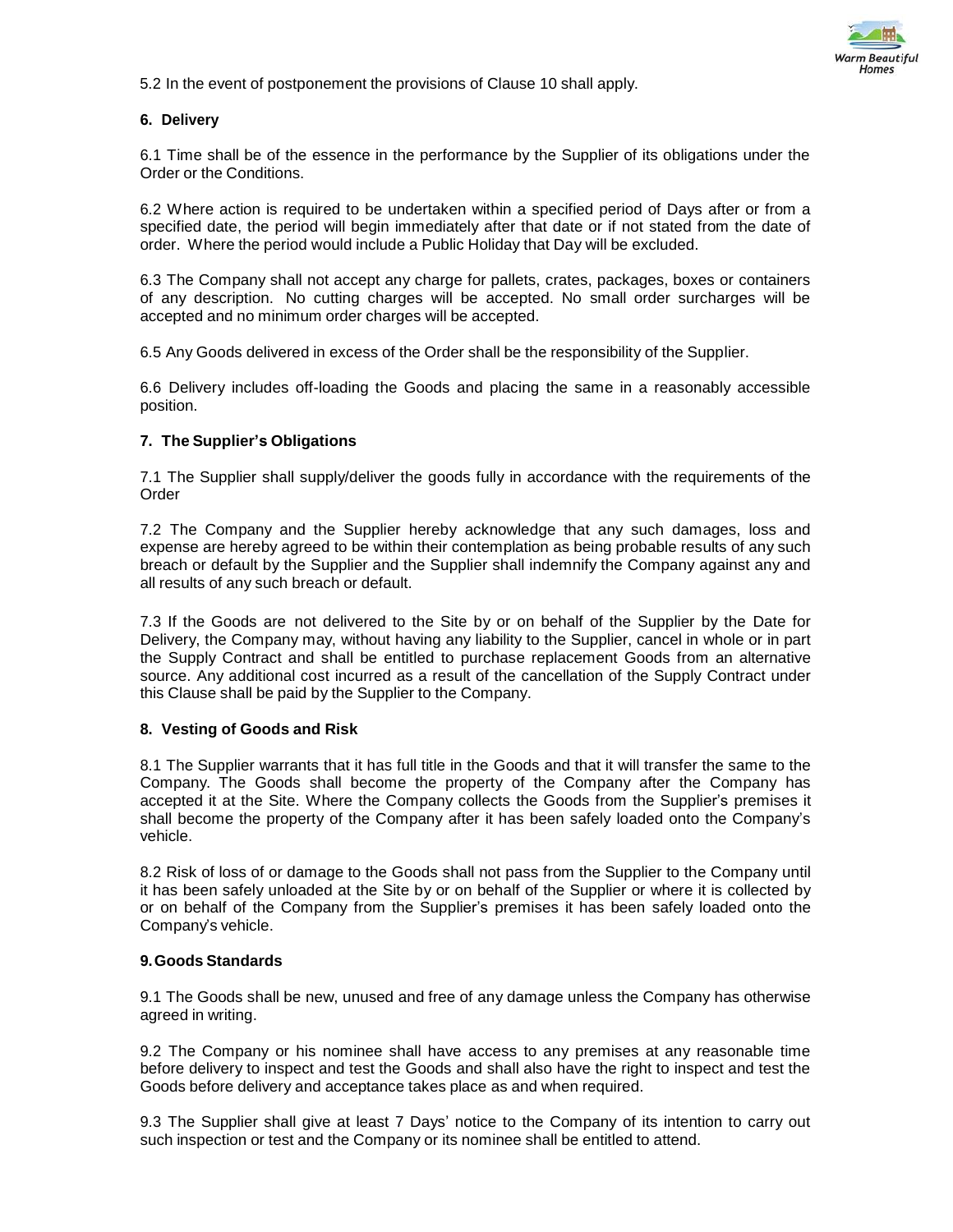

## **10. Set-Off**

10.1 The Company reserves the right to deduct from any monies due or becoming due to the Supplier any monies due from the Supplier to the Company.

10.2 The Company shall be entitled to set-off against any sums otherwise due to the Supplier the amount of any damage, cost, losses and expenses which have been incurred by the Company from any sums otherwise due or becoming due to the supplier.

## **11. Variation**

11.1 No variation in price will be accepted unless notice has been given to the Company of such variation and the Company's written approval has been obtained prior to execution of the variation.

11.2 Where agreement has been reached to accept a variation the Company shall still be at liberty to cancel the Order or part of it should the Company determine that the price increase is excessive.

### **12. Payment**

12.1 The Price is that stated in the Order.

12.2 The Supplier shall submit to the Company following the supply/delivery of that part or those parts of the Goods that is or are required to be supply/delivered before the relevant stage payment becomes payable, an invoice for the corresponding stage payment.

12.3 Subject to any right of abatement or set-off it may have, the Company shall pay the Supplier the amount of the relevant stage payment that is payable not later than 60 days from the end of the month in which the invoice was received.

### **13. Cancellation**

13.1 The Order may be cancelled at any time by the Company giving to the Supplier notice in writing. A fair and reasonable price shall be paid for all Goods received by the Company to the date of cancellation.

13.2 The Company shall not be liable for any loss to the Supplier including consequential loss as a result of such cancellation.

### **14. Warranty**

14.1 The Supplier warrants that it has full title to the Goods and that the design, construction and quality of the Goods comply in all respects with any legislation or regulations in force at the time.

61.2 The Supplier warrants that the sale or use of the Goods by the Company will not infringe any British or foreign patent trademark name or registered design.

16.3 The Supplier indemnifies the Company against loss, damage, liability, cost or expense which the Company may suffer or incur by reason of any breaches of the above Warranties.

### **15. Defects Liability**

15.1 If within 10 years of supply the Company decides that any Goods supplied/delivered by the Supplier are defective (hereinafter referred to as a "**Defect**"), the Supplier shall as soon as reasonably practicable of receiving a notice in writing from the Company to do so, make good the Defect. The Company shall have the right to assign to the Employer the benefit of this warranty.

15.2 The Supplier shall indemnify the Company against the cost of any work done by or on behalf of the Company, or of any damage which the Supplier is liable to rectify, resulting from Defects in the Goods and against all other costs, losses, expenses and liabilities incurred by the Company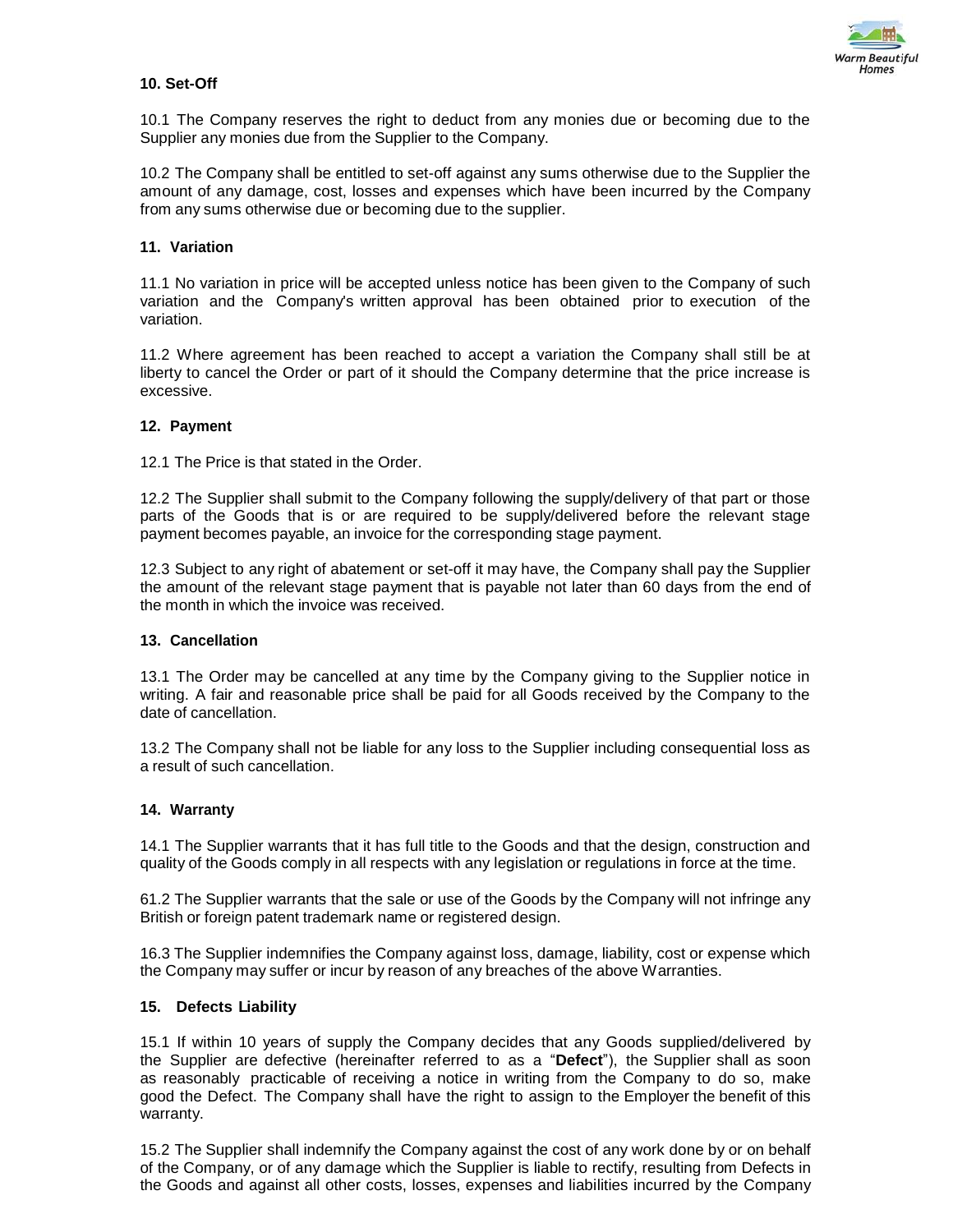

as a result of Defects in the Goods. If the Supplier does not fulfill its obligations within a reasonable time of the Company giving the Supplier notice so to do, the Company may carry out such obligations but without prejudice to any other right of the Company arising from the Defects so remedied.

15.3 The Supplier shall remain liable to the Company in respect of any Defect(s) which arise in the Goods after the expiry of the Defects Liability Period up to a maximum of 10 years from practical completion of the works.

## **16. Damages for Delay**

16.1 If the Supplier does not deliver the Goods to the Site, or make it available for collection from its premises by or on behalf of the Company by the Date for Delivery, the Supplier shall indemnify the Company against all damages, loss, cost and expense (including liquidated damages under the Contract), incurred by the Company as a consequence.

### **17. Suspension**

17.1 The Company may instruct the Supplier to suspend and then recommence the supply/delivery of the Good which instruction shall be final and binding on the Supplier (hereinafter referred to as a "Suspension Order"). If the suspension arises as a result of:-

a) The Supplier's non-performance of any of its obligations under the Supply Contract;

- b) The need to protect or keep safe any person or property; or
- c) The need to comply with an order of a court,
- d) Any other reason outside of the Company's control

The Supplier shall have no right to be paid any costs, expenses or damages arising from the suspension.

17.2 If the suspension under Clause 17.1 arises from a cause other than one set out in Clauses 17.1a to 17.1d, the Suspension Order shall entitle the Supplier to be paid by the Company the reasonable extra costs properly incurred by the Supplier as a result of the suspension. The Supplier must take all steps possible to mitigate its extra costs. This will be the Supplier's only entitlement to payment of money arising from a Suspension Order.

17.3 The Supplier shall not be entitled to an extension of time if the suspension arises from any failure by the Supplier to perform any of its obligations under the Supply Contract.

### **18. Assignments**

18.1 The Supplier shall not at the written consent of a Company sign, transfer or sub-let the contract or any part thereof other than for minor details or for any part thereof other than for minor details.

### **19. Third Party Rights**

19.1 Any person who is not a party to the Supply Contract has no right under the Contracts (Rights of Third Parties) Act 1999 to enforce any term of the Supply Contract provided always that this shall not affect any right or remedy of such person which exists or is available apart from the Act.

## **20. Works and Services**

20.1 Where the Supplier is also required to undertake works and services then the Company's Standard Sub-Contract Conditions shall apply.